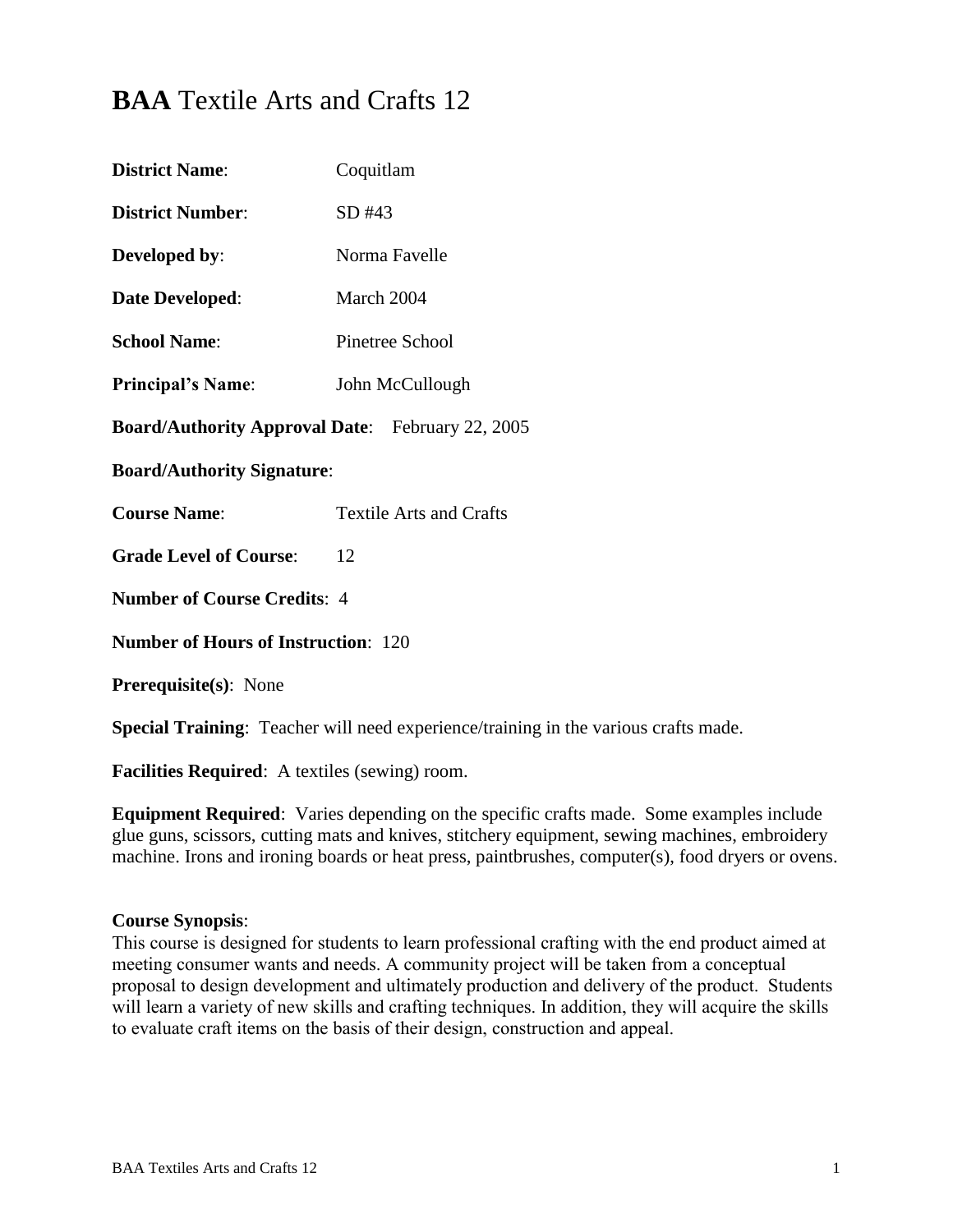**Rationale**: Textile Arts and Crafts 12 is a hands-on project-based course that gives students the opportunity to learn skills for productive use of their leisure time as well as the possibility of crafting and design as a profession.

| <b>Unit/Topic</b> | <b>Title</b>                                      | <b>Time</b> |
|-------------------|---------------------------------------------------|-------------|
| Unit 1            | Appliqué                                          | 10 hours    |
| Unit 2            | <b>Creating Fabrics and Surface Designs</b>       | 10 hours    |
| Unit 3            | Patchwork                                         | 20 hours    |
| Unit 4            | <b>Decorative Painting</b>                        | 10 hours    |
| Unit 5            | Stitchery / Machine Embroidery, Beading           | 20 hours    |
| Unit 6            | Paper Crafts- Scrapbooking, Quilling, Paper Beads | 10 hours    |
| Unit 7            | <b>Seasonal Soft Sculpture Projects</b>           | 10 hours    |
| Unit 8            | <b>Community Project</b>                          | 30 hours    |
|                   | <b>Total Hours</b>                                | 120 hours   |

#### **Organizational Structure**:

The following 5 Curriculum Organizers have been used to organize the Learning Outcomes for the units outlined above:

- 1. Textile Arts and Crafts (TAC) Fundamentals
- 2. Textile and Crafting Processes
- 3. Textile Arts and Crafts (TAC) Projects
- 4. Consumerism
- 5. History, Culture and Tradition

#### **Unit Descriptions**:

#### **Unit 1**:**Appliqué Projects 10 hours**

This unit introduces the students to the routines, materials, safety considerations, and conservation of supplies that are basic to the Textiles Arts and Crafts class. Through the design of a banner project students will learn the basic techniques of layering fabrics to create a design. They will learn techniques such as; satin stitch, fusible web, trapunto, and melting the fabric edge as methods of sealing the edges of the fabric to the background. It is expected that the students will apply basic knowledge of the principles and elements of design, paying particular attention to colour, texture and balance in creating their craft piece. Before starting to design students will look at examples from various cultures where people have used hand crafted banners/ tapestries to record historical and cultural events.

# **Curriculum Organizers - TAC Fundamentals**

*It is expected that students will:*

• develop a plan for how the materials selected for their project will coordinate both in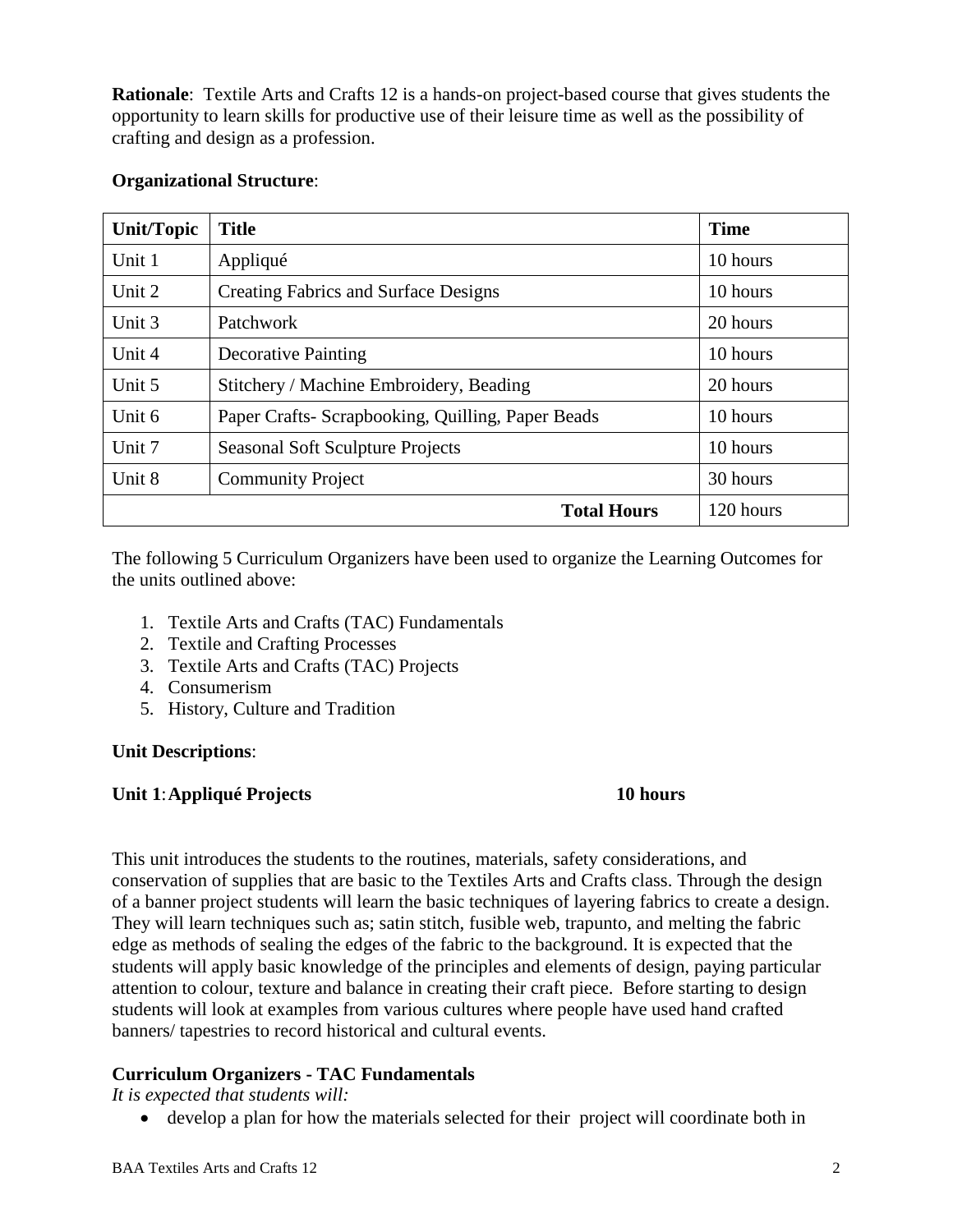colour and texture

- apply the principles and elements of design
- explain and use appropriate colour and design terminology
- demonstrate the safe use of equipment and effective use of time

# **Curriculum Organizers – TAC Processes**

*It is expected that students will be able to:*

- create and embellish a banner or similar project incorporating the elements and principles of design.
- compare the processes, and the resulting product to commercial processes, and products

# **Curriculum Organizers – Consumerism**

*It is expected that students will be able to:*

• compare the quality and cost of similar commercially produced products to the product they have hand –crafted

# **Curriculum Organizers** - **History, Culture, Tradition**

*It is expected that students will be able to:*

 describe how fabric based banners are used in many cultures to record and describe historical and cultural events.

## **Unit 2**: **Creating Fabrics and Surface Designs 10 hours**

This unit introduces students to a number of techniques that allows them to experience how materials both fabric and paper are made as well as how to create surface design. Techniques include: spinning, weaving, felting, macramé, paper making, dying, stamping, marbling, mono printing, batik, sun printing and photo transfer. Many of these techniques will be explored through creating a sampler booklet with only one or two techniques incorporated into a major project.

# **Curriculum Organizers - TAC Fundamentals**

*It is expected that students will:*

- apply the principles and elements of design to the sample textile products they will make
- demonstrate the safe, appropriate and conservative use of the tools, supplies and equipment used in felting, paper making, and surface design techniques.
- explain and use appropriate textile terminology
- demonstrate the effective use of time

# **Curriculum Organizers – TAC Processes**

*It is expected that students will:*

- produce a yarn from a fibre
- produce a fabric from a yarn
- produce a fabric from fibre
- produce design on fabric using various transfer techniques
- produce a decorative product using one or more of the techniques previously practised

# **Curriculum Organizers - TAC Projects**

*It is expected that students will:*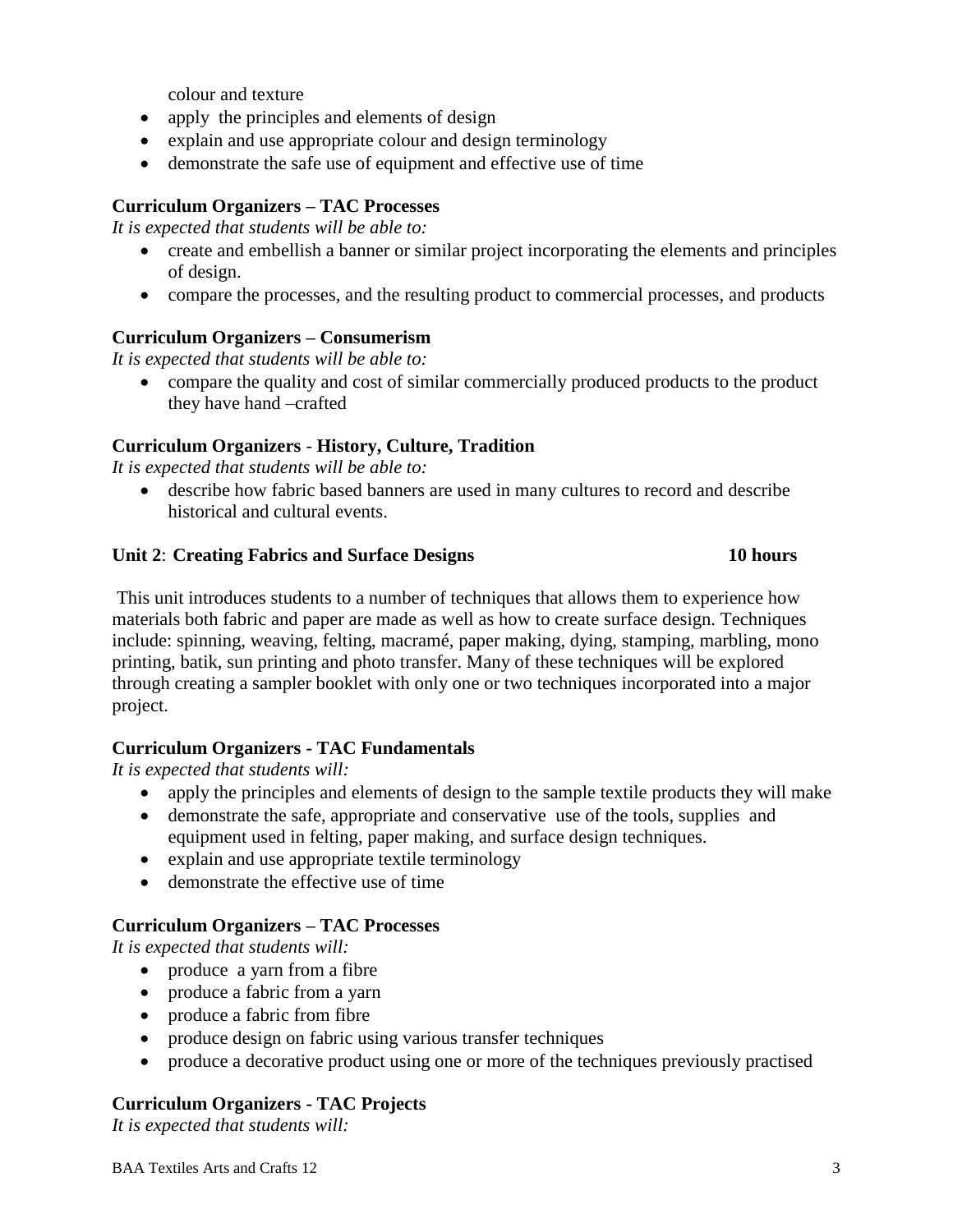- demonstrate the use of advanced and traditional technologies to produce textile items
- interpret instructions given to complete projects
- complete projects such as pillows, purses, floor cloths or scarves with creativity

#### **Curriculum Organizers – Consumerism**

*It is expected that students will:*

- develop an appreciation for the amount of time it takes to create textiles by hand
- research the cost and availability of hand-produced textiles available for purchase

#### **Curriculum Organizers - History, Culture, Tradition**

*It is expected that students will:*

 demonstrate an understanding of the history, culture and tradition associated with the production of textile products

#### **Unit 3**: **Patchwork Quilting 10 hours**

In this unit students will learn the traditional techniques of piecing fabrics together to create first simple then complex designs. They will learn the historical significance of patchwork piecing as both a social and community event. During times when most families were self-sufficient this was a necessary skill women needed in order to recycle available fabrics into bedding. Techniques will include: foundation piecing, log cabin, 9 square piecing and piecing using triangles. Hand quilting and finishing the backing are also necessary techniques. The skills learned in this unit may also be used in the Community Project Unit.

#### **Curriculum Organizers - TAC Fundamentals**

*It is expected that students will:*

- identify the principles and elements of design as they apply to designing patchwork
- explain and use appropriate quilting terms
- demonstrate an appreciation of the aesthetic and functional value patchwork quilting
- identify leisure and social opportunities in the production of patchwork quilting
- demonstrate the effective use of time

#### **Curriculum Organizers –Processes**

*It is expected that students will:*

- demonstrate the safe and appropriate use of the tools and equipment used in patchwork quilting
- demonstrate conservation of fabrics when cutting-out patch work pieces

# **Curriculum Organizers - TAC Projects**

*It is expected that students will:*

- apply the principles and elements of design in a patchwork project
- interpret instructions given to complete projects
- complete samples of various quilting techniques and a project incorporating at least one of the techniques

# **Curriculum Organizers - Consumerism**

*It is expected that students will:*

• locate and select suppliers of good quality cotton fabrics suitable for quilting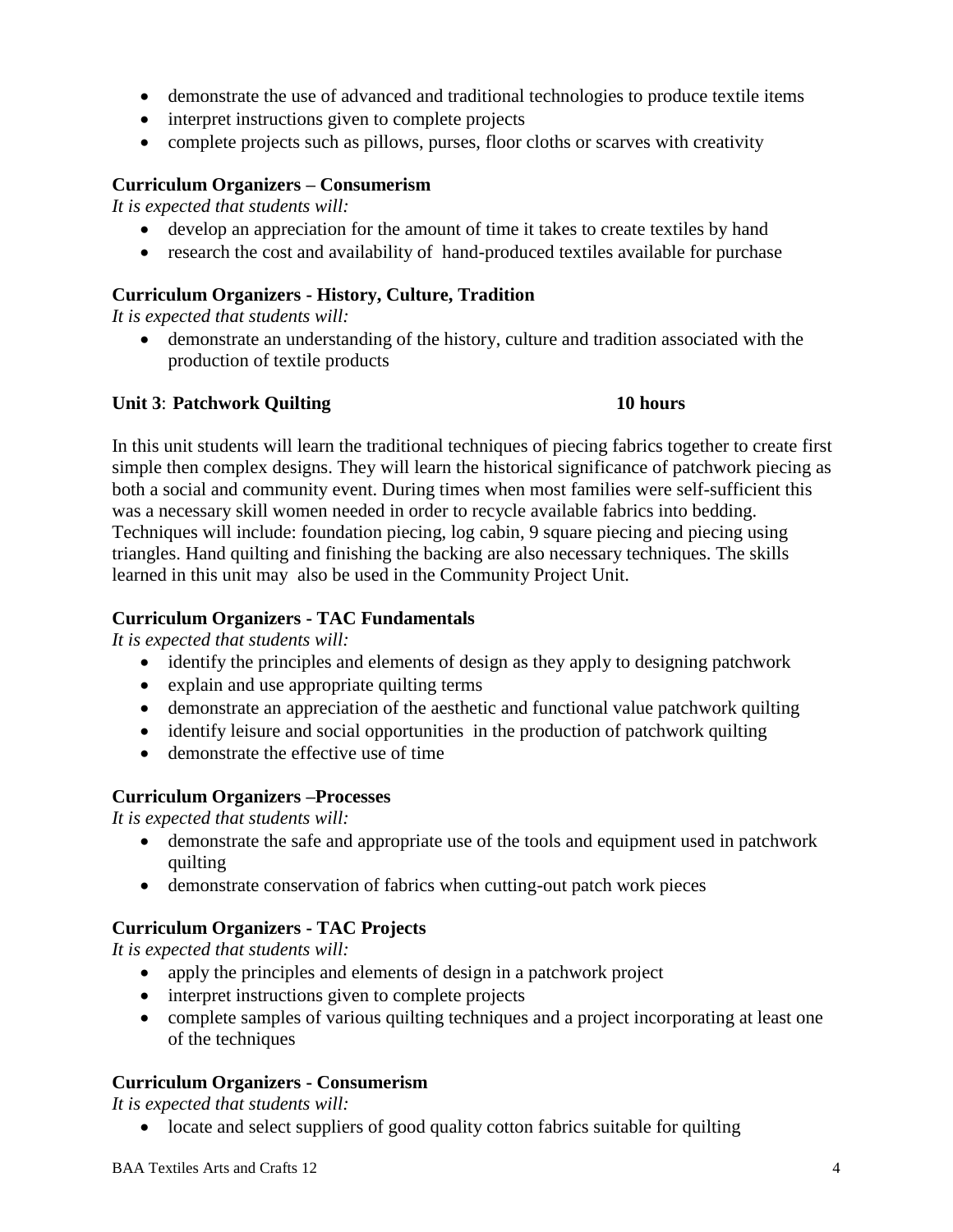- demonstrate an understanding of the different types of fabrics and their qualities in order to make appropriate choices when purchasing supplies
- compare the cost and quality between commercial and self-made patchwork quilted products

## **Curriculum Organizers - History, Culture, Tradition**

*It is expected that students will:*

 demonstrate an understanding of the history, culture and tradition associated with patch work quilting

### **Unit 4:** Decorative Painting 10 hours

Students will learn techniques for decorative wood painting used on seasonal crafts such as scarecrows, snowmen, bunnies and Santa Claus. These skills can also be used on other surfaces such as glass and heavy card stock. Techniques they will learn include: transfer of pattern, spackling /texturing techniques, dry brushing, stencilling, rag painting, and sponge painting.

## **Curriculum Organizers - TAC Fundamentals**

*It is expected that students will:*

- create a colour wheel by mixing paints
- create a plan for the order of the painting
- demonstrate the effective use of time
- demonstrate responsible clean-up habits in regard to the use of paints and brushes

#### **Curriculum Organizers –Processes**

*It is expected that students will:*

- demonstrate the safe and appropriate use of the equipment for painting
- produce a booklet which demonstrates the various painting techniques

# **Curriculum Organizers - TAC Projects**

*It is expected that students will:*

- apply the principles and elements of design to complete a decorative painted project
- interpret instructions given to complete projects
- complete decorative painting projects neatly and using creativity

#### **Curriculum Organizers - Consumerism**

*It is expected that students will:*

 compare the cost of similar painted projects at craft sales or stores that sell seasonal crafts to their own creation

#### **Curriculum Organizers - History, Culture, Tradition**

*It is expected that students will:*

 understand the traditions that are generally associated with the subject matter that they chose to paint.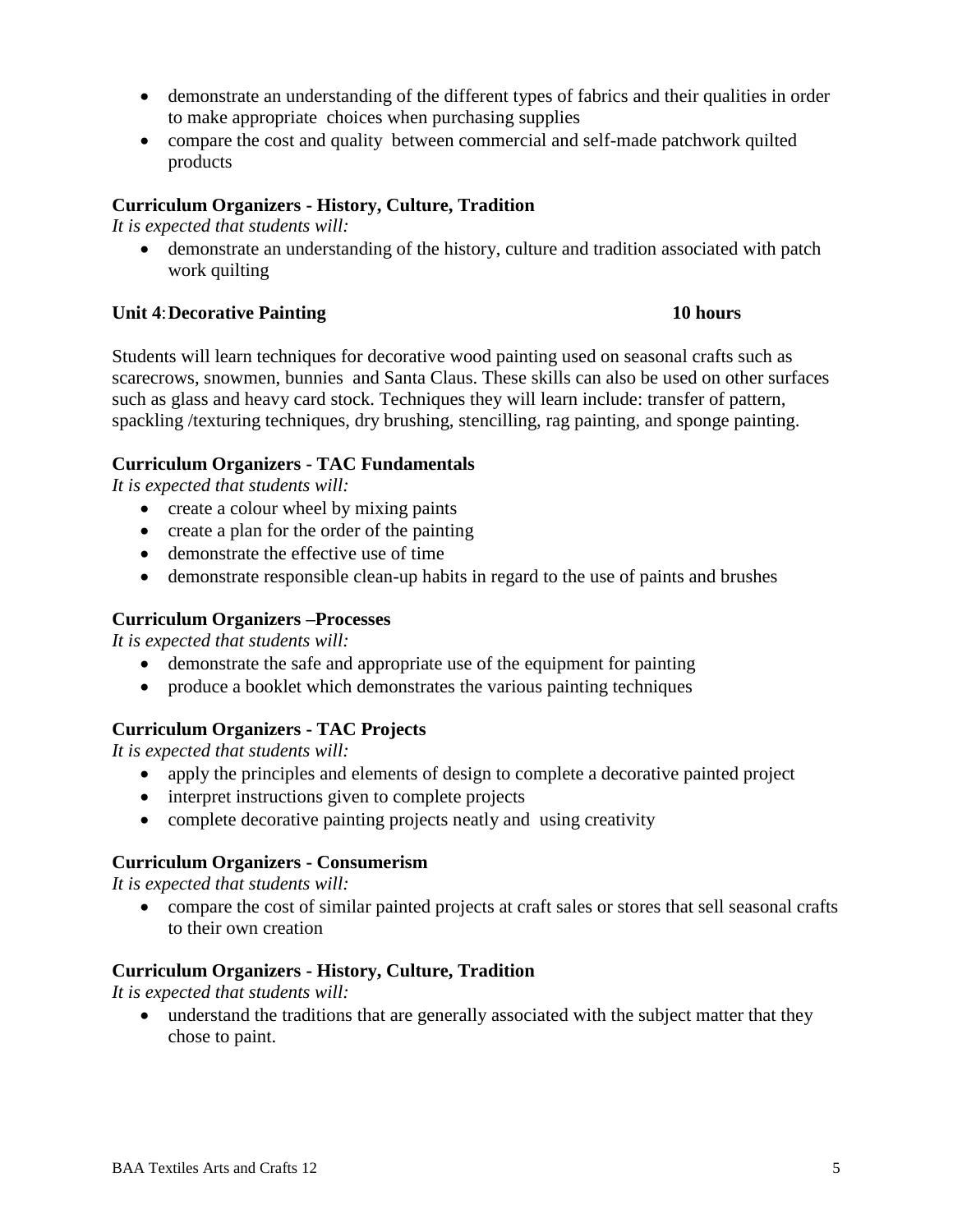## **Unit 5**:**Stitchery, Machine Embroidery and Beading 20 hours**

Traditional embroidery sampler stitches , machine embroidery and beading are the techniques covered in this unit. Students will learn about the various types of threads, canvases, hoops, beads and wires needed to produce embroidery and beading. They will be introduced to the decorative stitches available on the sewing machines and the computer programmed capabilities of the embroidery sewing machine. They will also learn the traditional hand stitches young women were taught for centuries known as samplers. The stitching and beading will be incorporated into a purse as the finished project.

# **Curriculum Organizers - TAC Fundamentals**

*It is expected that students will:*

- identify the principles and elements of design as they apply to stitchery /needlework projects
- explain and use appropriate stitchery /needlework terms
- demonstrate an appreciation of the aesthetic and functional value of stitchery /needlework crafts
- demonstrate the effective use of time

# **Curriculum Organizers – Processes**

*It is expected that students will:*

 demonstrate the safe and appropriate use of the tools and equipment used in the making of stitchery /needlework crafts

# **Curriculum Organizers - TAC Projects**

*It is expected that students will:*

- apply the principles and elements of design to complete stitchery /needlework projects
- interpret instructions given to complete projects
- create a purse or similar small project incorporating stitchery and beading as a surface design embellishment

# **Curriculum Organizers – Consumeris**m

*It is expected that students will:*

• compare the costs between commercial and self-made products

# **Curriculum Organizers - History, Culture, Tradition**

*It is expected that students will:*

- demonstrate an understanding of the cultures that use stitchery and beading in their traditional crafts
- critique the conditions under which stitchery and beaded items are made for export in various countries

# **Unit 6**:**Paper Crafts 10 hours**

Students use a variety of materials and techniques to complete the projects in this unit. Examples include: scapbooking, quilling, paper cutting and paper bead making.

# **Curriculum Organizers - TAC Fundamentals**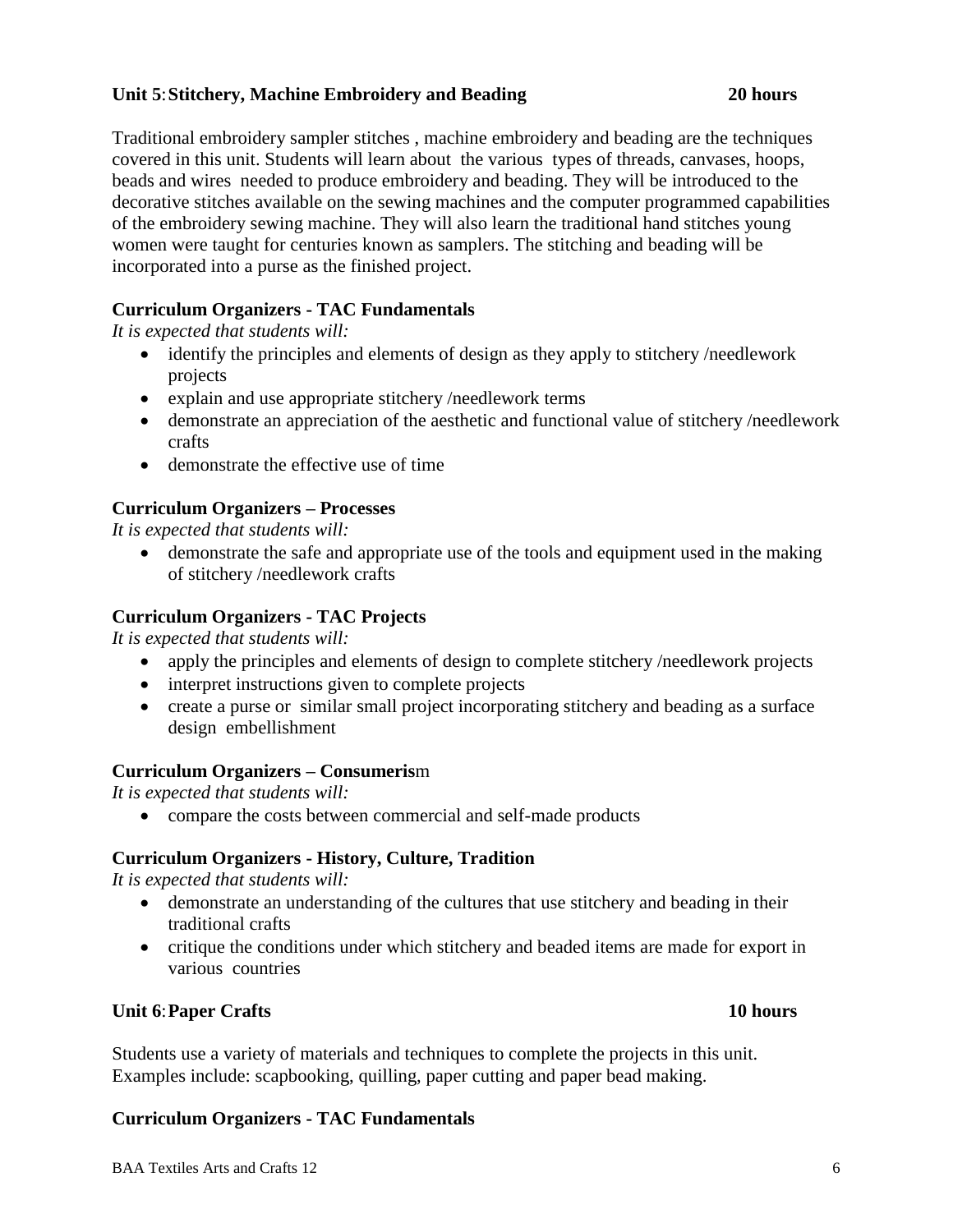# *It is expected that students will:*

- identify the principles and elements of design as they apply to organizing a scrapbook page, creating design using quilling techniques and creating paper bead ornaments
- demonstrate the effective use of time and conservation of supplies

## **Curriculum Organizers – Processes**

*It is expected that students will:*

 demonstrate the safe and appropriate use of the equipment needed to make paper based crafts

# **Curriculum Organizers - TAC Projects**

*It is expected that students will:*

- apply the principles and elements of design to create borders, embellishments and attractive arrangements of photos on scrap book pages, quilled cards and boxes and paper bead jewlery.
- interpret instructions given to complete projects
- complete projects using creativity

## **Curriculum Organizers – Consumerism**

*It is expected that students will:*

- demonstrate an appreciation of the time and energy that goes into producing hand made gift items
- demonstrate the use of recycled materials to make projects more cost effective

# **Curriculum Organizers - History, Culture, Tradition**

*It is expected that students will:*

 examine the effect they can have on their gift purchasing budget by producing items from recycled materials

#### **Unit 7: Seasonal Soft Sculpture 20 hours**

Soft sculpture is done by using fabrics, felt, socks and/or nylon stockings to make items that are 3 dimensional and stuffed with fiber fill. Typical items include: pumpkins, scarecrows, snowmen, angels , animals and dolls. Basic sewing principles, sewing equipment and fabrics are studied and used in the completion of projects.

# **Curriculum Organizers - TAC Fundamentals**

*It is expected that students will:*

- identify the principles and elements of design as they apply to production of soft sculpture projects
- explain and use appropriate sewing and fabric terminology
- demonstrate the effective use of time

# **Curriculum Organizers –Processes**

*It is expected that students will:*

- demonstrate the safe and appropriate use of the tools and equipment used to make soft sculpture projects
- design soft sculpture items by sketching, drafting or using computer assisted techniques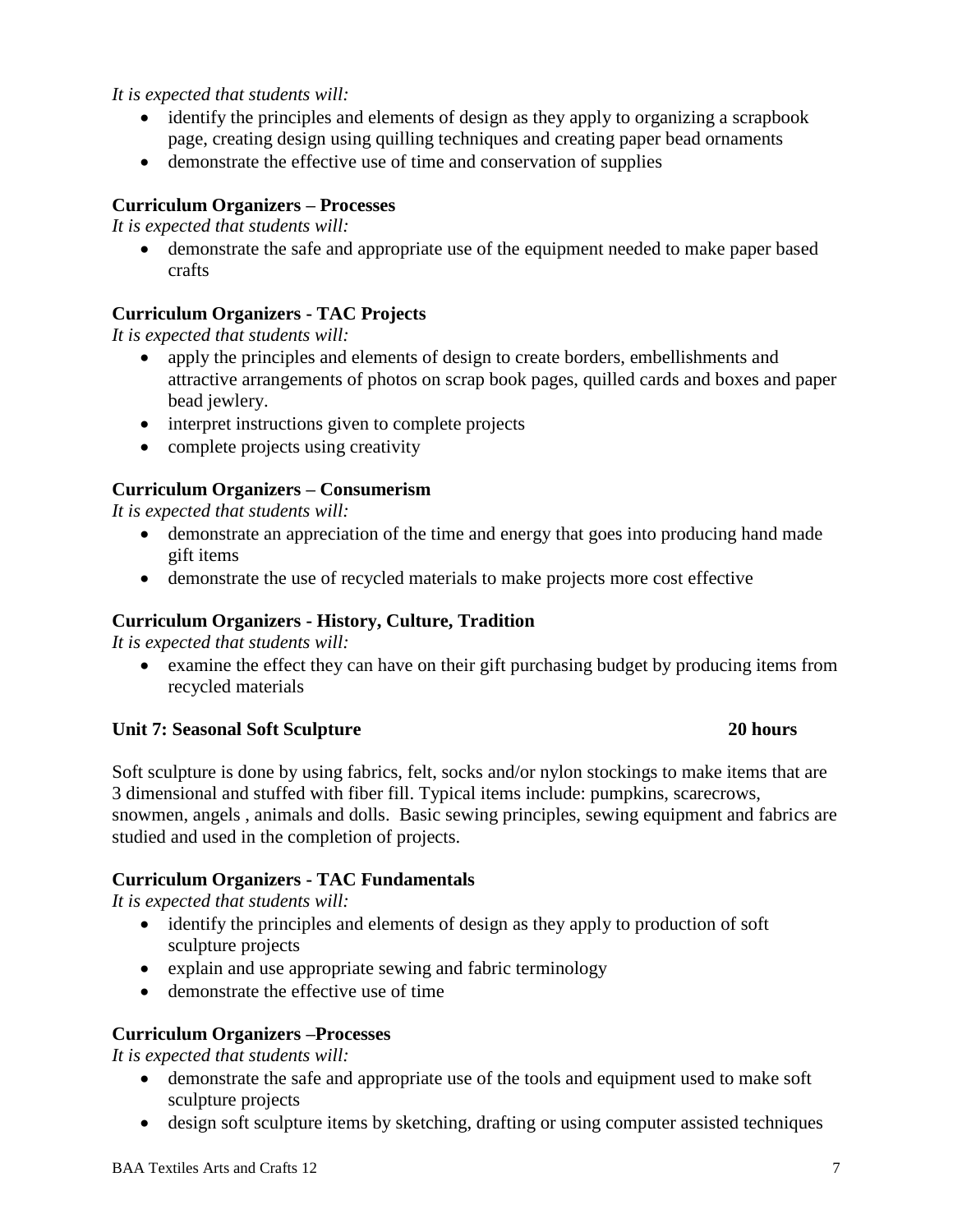# **Curriculum Organizers** - **TAC Projects**

*It is expected that students will:*

- apply the principles and elements of design to complete soft sculpture projects
- interpret instructions given to complete projects
- produce various soft sculpture crafts using creativity
- demonstrate the hand sewing skills necessary to finish a stuffed project

#### **Curriculum Organizers – Consumerism**

*It is expected that students will:*

- compare the costs between commercial and self-made products
- use recycled materials to make projects more cost effective
- examine entrepreneurial opportunities in this field

## **Unit 8**:**Community Project 30 hours**

In this unit students will take on a group project that provides a service and product to an organization or group in the school or greater community. Examples include: creating team banners for a provincial tournament, creating props or textile items for the drama department, creating a diversity quilt for the Building Bridges Celebration, designing and making pillows for an elementary school library. This is an opportunity for the class to work as a group dividing the task into many smaller parts such as; consultation with the client, designing, selecting and purchasing materials, creating the item in a cost effective manner and meeting a delivery time line.

#### **Curriculum Organizers - TAC Fundamentals**

*It is expected that students will:*

- identify the principles and elements of design as they apply to the chosen project
- explain and use appropriate terminology in the production of the project and consultation with the client
- demonstrate the effective use of time

#### **Curriculum Organizers – TAC Processes**

*It is expected that students will:*

 demonstrate the safe and appropriate use of the tools and equipment needed to make the project

# **Curriculum Organizers - TAC Projects**

*It is expected that students will:*

- apply the principles and elements of design to complete the project
- interpret instructions given to complete projects
- explore methods of assembly line production that will make the production of the craft item efficient
- complete the project using creativity

# **Curriculum Organizers – Consumerism**

*It is expected that students will:*

• compare the costs between commercial and self-made products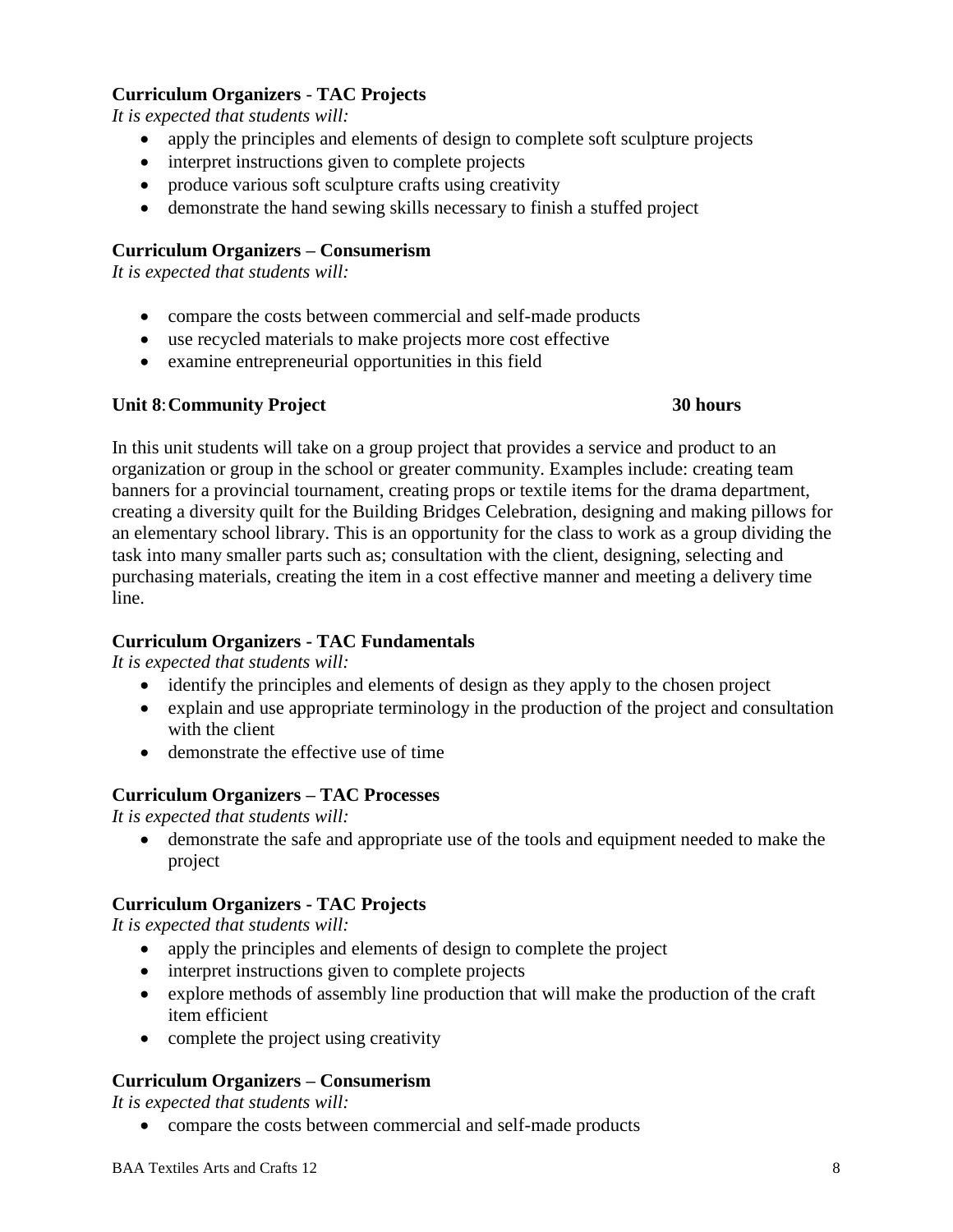decide on a recovery cost for the production of the product that will create a profit yet remain affordable for the client

## **Instructional Component**:

- Demonstrations/lessons/observation
- Samples of completed projects
- Some projects have samples that illustrate each step to be completed
- Photographs of student projects made in previous semesters these photos include projects that were completed at a level of excellence as well as those that were not. Some are even examples of what not to do.
- Videos
- Worksheets
- Bulletin board/poster presentations
- Guest speakers/demonstrators
- Student demonstrations/presentations

## **Assessment Component**:

- **Effective formative assessment via:** 
	- o Clearly articulated and understood learning intentions and success criteria
	- o Questions posed by students, peers and teachers to move learning forward
		- Discussions and dialogue
	- o Feedback that is timely, clear and involves a plan
	- o Students are resources for themselves and others peer and self-assessment
	- o Student ownership

Formative assessment used to adapt learning experiences and inquiry plans on an on-going basis to meet specific learning goals.

Development, awareness and action, based upon metacognition intended to lead to learner independence and self-coaching.

Summative Assessment:

Summative assessments will be determined as students demonstrate proficiency/mastery toward particular learning outcomes. Summative assessments and final grades will reflect the following:

- Students will work collaboratively with the teacher to determine summative achievement on assignments and letter grades based upon dialogue, and evidence of learning
- Behaviour and work habits will NOT be included when determining letter grades
- Marks will not be deducted for late work
- Extra credit and bonus marks will not be awarded
- Plagiarizing will not result in reduced marks/grades –the student will be required to demonstrate their learning authentically
- Attendance will not be considered toward letter grade